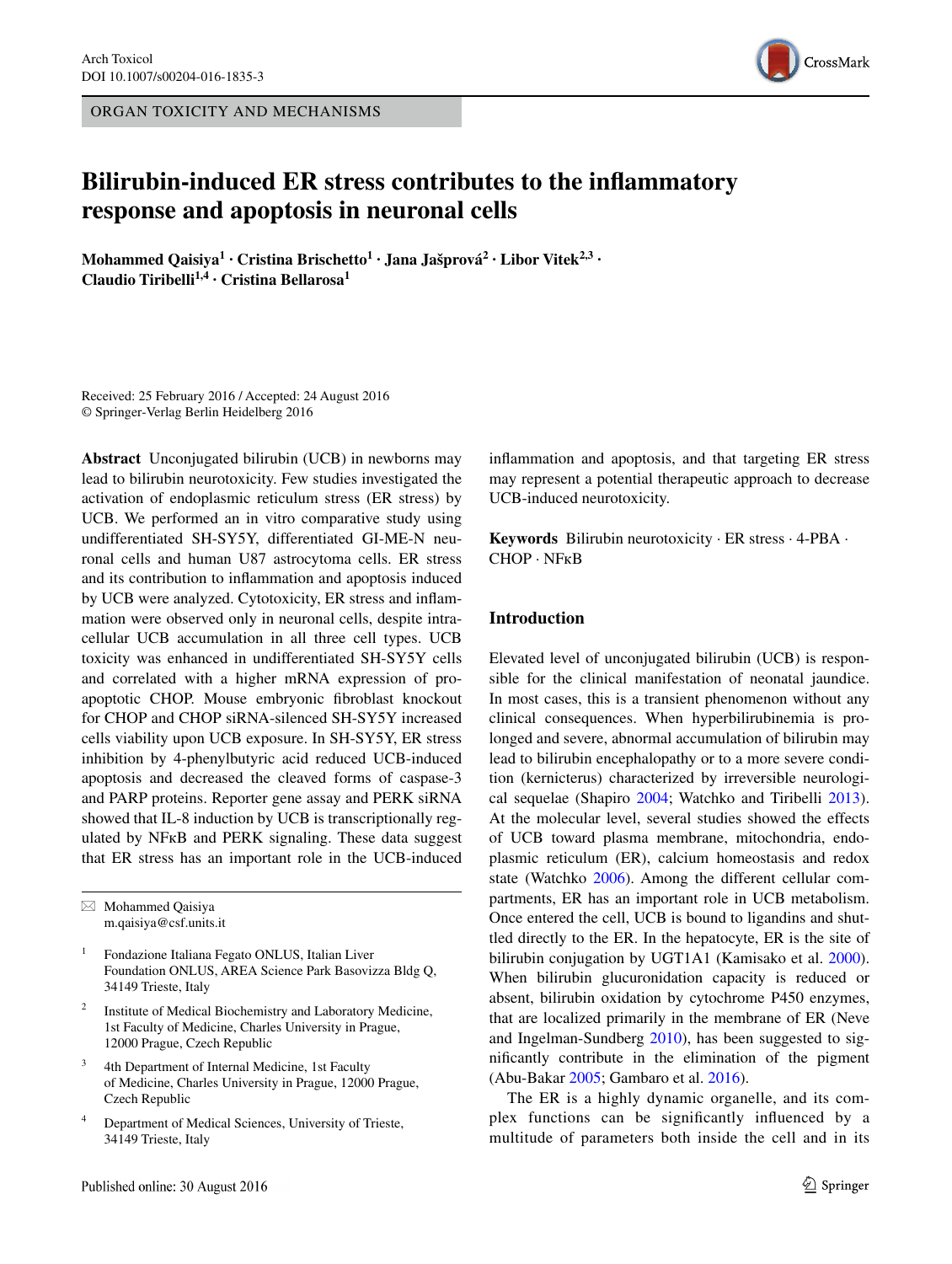microenvironment (Schönthal [2012\)](#page-11-5). When cells are exposed to stimuli that rupture the protein folding mechanism, ER stress occurs and cells activate a signaling pathway defined as unfolded protein response (UPR) that determine cell fate (Malhotra and Kaufman [2007](#page-11-6); Tsang et al. [2010](#page-11-7); Walter and Ron [2011](#page-11-8)). The UPR consists of three main membrane-associated proteins as PKR-like ER Kinase (PERK), inositol requiring enzyme 1 (IRE-1) and activating transcription factor 6 (ATF6). Stress conditions result in the recruitment of a chaperon called glucose-related protein 78 (GRP78) away from UPR sensors and their activation. Activated PERK leads to a general inhibition of translation (through eIF2α phosphorylation) with specific induction of the transcription factors ATF3, ATF4 and CHOP, while IRE-1 and ATF6 generate an active transcription factors XBP1-spliced and ATF6 (after its cleavage in Golgi), respectively (Lai et al. [2007](#page-11-9); Schröder and Kaufman [2005\)](#page-11-10). The primary role of UPR is to restore ER homeostasis and provide cell survival. However, under sustained and irreversible ER stress, a switch to pro-apoptotic signaling occurs (Urra et al. [2013](#page-11-11)), where caspases-3 activation and CHOP induction play a critical role in ER stress-mediated apoptosis (Hitomi et al. [2004;](#page-11-12) Zinszner et al. [1998](#page-11-13); Oyadomari and Mori [2004](#page-11-14)). Furthermore, ER stress is associated with several events that contribute to cell injury such as oxidative stress and inflammation (Chaud-hari et al. [2014\)](#page-10-2). Chronic ER stress elicits inflammatory response through complex mechanisms (Hasnain et al. [2012\)](#page-11-15) that include the induction of several cytokines and NFкB activation as one of the key player (Hotamisligil [2010;](#page-11-16) Garg et al. [2012\)](#page-11-17).

We have previously described the induction of ER stress genes in SH-SY5Y neuronal cells treated with a toxic dose of bilirubin (Calligaris et al. [2009\)](#page-10-3). We subsequently observed the induction of ATF3 mRNA after 4 h of UCB exposure, representing the earliest response to UCB insult (Qaisiya [2014](#page-11-18)). Elevated concentration of UCB causes the induction of ER stress markers in hepatic-derived cells (Oakes and Bend [2010](#page-11-19); Müllebner et al. [2015\)](#page-11-20) and oligodendrocyte precursor cells (Barateiro et al. [2012\)](#page-10-4). Other in vitro studies demonstrated the induction of inflammatory response genes by UCB through the cytokine receptors and NFкB activation in primary culture of neurons (Falcão et al. [2006\)](#page-10-5) and microglia (Brites [2012](#page-10-6)), while in astrocytes the results are still controversial (Brites [2012](#page-10-6); Yueh et al. [2014](#page-11-21)). The involvement of cytokine receptor activation by UCB is confirmed in an in vivo study where the absence of Toll-like receptor 2 blocked the induction of TNFα and IL-6 (Yueh et al. [2014\)](#page-11-21).

Until now, no evidence is available regarding the contribution of ER stress in mediating inflammatory response or cell death induced by UCB. In the present work, we performed an in vitro comparative study using two human neuronal cell lines (undifferentiated SH-SY5Y cells and differentiated GI-ME-N cells) and one human astrocytoma cell line (U87 cells) to study the effects of UCB toward cell toxicity, ER stress and inflammation. We also analyzed the signaling pathways that linked ER stress to inflammation and the contribution of ER stress to apoptosis.

# **Materials and methods**

#### **Cell cultures**

SH-SY5Y neuroblastoma cells were maintained in EMEM/ F12 1:1 medium supplemented with 15 % fetal bovine serum (FBS). Human NB cell line (defined as GI-ME-N) comes from the Bank of Biological Material Interlab Cell Line Collection, Advanced Biotechnology Center, Genoa, Italy, and were kindly provided by Dr. Mariapaola Nitti. They were maintained in RPMI 1640 medium, supplemented with 10 % FBS. U87 astrocytoma cells were maintained in DMEM medium supplemented with 10 % FBS. Mouse embryonic fibroblasts (MEF) knockout for CHOP (CHOP KO) (Zinszner et al. [1998\)](#page-11-13) were kindly provided by Prof. Patrizia Agostinis Laboratory of Cell Death Research and Therapy, Belgium. MEF cells were maintained in DMEM high-glucose medium supplemented with 10 % FBS. All media were supplemented with 1 % penicillin/ streptomycin solution (100 U/mL penicillin, 100 mg/mL streptomycin), 2 mM  $L$ -glutamine and 1 % nonessential amino acids (Sigma–Aldrich, USA).

#### **Treatments**

Because UCB toxicity is related to the amount of the free bilirubin (Bf) (Ahlfors et al. [2009\)](#page-10-7) and considering that the threshold value of bilirubin toxicity in vitro occurs at Bf of 70 nM (Ostrow et al. [2003](#page-11-22)), cells at 80 % of confluence were treated with toxic Bf concentration (140 or 300 nM) for the indicated time. UCB dissolved in DMSO  $(3 \mu g/\mu L)$ was added to complete cell medium, and its concentration was verified spectrophotometrically at 468 nm. The Bf concentration was calculated according to protocol described by Roca et al. (Roca et al. [2006\)](#page-11-23). Control experiments were performed by exposing the cells to the same final concentration of DMSO. Phenylbutyric acid (4-PBA, Sigma Aldrich) was prepared by titrating equimolecular amount of 4-PBA with sodium hydroxide to pH 7.4. SH-SY5Y cells were pretreated with 2 mM of 4-PBA for 2 h and then treated with 0.6 % DMSO or 140 nM Bf for additional 8 or 24 h in the presence of 4-PBA. Thapsigargin (Sigma Aldrich) was used at 2 µM final concentration as a positive control to induce ER stress. Pyrrolidinedithio carbamate ammonium (PDTC,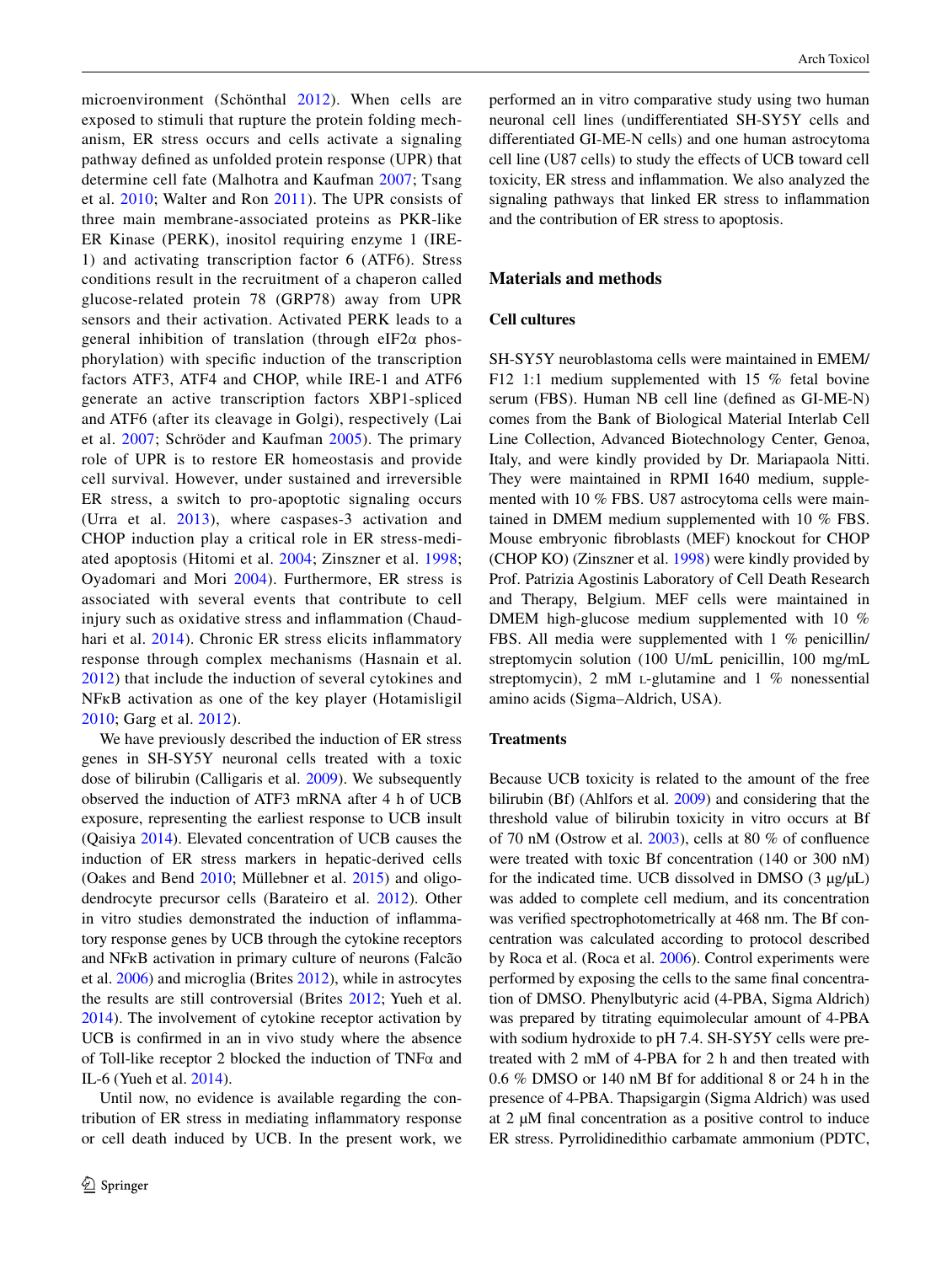| Gene               | Accession number   | Forward primers $5'$ –3'       | Reverse primers $5'$ –3'      |
|--------------------|--------------------|--------------------------------|-------------------------------|
| <b>CHOP</b>        | NM 001195056       | <b>CACTCTCCAGATTCCAGTCAG</b>   | <b>AGCCGTTCATTCTCTTCAGC</b>   |
| XBP1               | NM 005080          | ATGGATTCTGGCGGTATTG            | CTGGGTCCTTCTGGGTAG            |
| ATF <sub>6</sub>   | NM 007348          | <b>CAGAGAACCAGAGGCTTA</b>      | <b>TGCTCATAGGTCCATAGTT</b>    |
| GRP78              | NM 005347          | <b>GCACAGACAGATTGACCTATTG</b>  | <b>GTAGCACAGGAGCAC</b>        |
| $NFRB$ ( $p65$ )   | L <sub>19069</sub> | <b>GAATGCTGTGCGGCTCTG</b>      | <b>CACGATTGTCAAAGATGGGATG</b> |
| $TNF\alpha$        | NM 000594          | <b>CCTGACATCTGGAATCTGGAG</b>   | AGGAAGTCTGGAAACATCTGG         |
| $IL-8$             | NM 000584          | GACATACTCCAAACCTTTCCAC         | <b>CTTCTCCACAACCCTCTGC</b>    |
| GAPDH <sup>a</sup> | NM 002046.4        | <b>TCAGCCGCATCTTCTTTTG</b>     | <b>GCAACAATATCCACTTTACCAG</b> |
| HPRT <sup>a</sup>  | NM 000194          | <b>ACATCTGGAGTCCTATTGACATC</b> | CCGCCCAAAGGGAACTGATAG         |

<span id="page-2-0"></span>**Table 1** List of human primer sequences used for qRT-PCR analysis

<sup>a</sup> Housekeeping genes used to normalize the expression of target genes

Sigma–Aldrich) was used as a selective NFкB inhibitor. SH-SY5Y cells were pre-treated with 100  $\mu$ M of PDTC for 2 h to and then treated with 0.6 % DMSO, 140 nM Bf and 100 ng/mL lipopolysaccharide (LPS, Sigma–Aldrich) for additional 8 h in the presence of the inhibitor.

#### **Quantification of intracellular UCB level**

SH-SY5Y, GI-ME-N and U87 cells at 80 % confluence were incubated with 140 nM Bf for 4, 8, and 24 h, or 0.6 % DMSO. After treatment time, cells were collected by centrifugation and washed three times in PBS. Intracellular UCB level was quantified using method of high-performance liquid chromatography with diode array detector (Agilent, Santa Clara, USA) according to Zelenka (Zelenka [2008](#page-11-24)). Briefly, cells were suspended with physiological solution, sonicated and mixed with internal standard (mesobilirubin). This solution was extracted with methanol/chloroform/hexan (10/5/1, v/v/v) at pH 6.2. The lower phase was transferred into new vial that contained hexane and carbonate buffer (pH 10). The resulting polar droplet was loaded onto Luna C-8 reverse phase column (Phenomenex, Torrance, USA), and separated pigments were detected at 440 nm. Protein concentration in the cell suspension was determined by DC protein assay (Bio-Rad, USA), and results were expressed as nmol/mg of protein. All steps were performed at dim light.

#### **Analysis of cell viability and toxicity**

Cells toxicity was determined by the mean of LDH release using CytoTox-oneTM homogenous membrane integrity assay (Promega, USA) following the manufacturer's instructions. Percent of dead cells were calculated relative to cells treated with lysis buffer to obtain 100 % of LDH release. Cells viability were determined by 3(4,5-dimethylthiazolyl-2)-2,5 diphenyl tetrazolium (MTT) assay according to manufacturer's instructions.

### **Western blot**

Total proteins were extracted by lysing the cells in ice-cold cell lysis buffer (Cell Signaling Technology, USA). Protein concentration was determined by the bicinchoninic acid protein assay (BCA) according to manufacturer's instructions. Equal amounts of protein were separated by 12 % SDS–polyacrylamide gel electrophoresis (SDS-PAGE) and transferred to PVDF membranes (Bio-Rad Laboratories). Membranes were blocked in 5 % milk or 4 % BSA in T-TBS (0.2 % Tween 20, 20 mM Tris–HCl (pH 7.5) and 500 mM NaCl) and incubated overnight at 4 °C with primary antibodies: anti GRP78 (Santa Cruz Biotechnology, Inc sc-13968), anti ATF-6α (Santa Cruz Biotechnology, Inc sc-166659), anti-caspase-3 (Cell Signaling Technology, #9662), anti-PARP p85 fragment (Promega, Italy G7341) and anti-actin (Sigma–Aldrich, A2066). Membranes were then incubated with anti-rabbit or anti-mouse HRP-conjugated secondary antibody (Dacko Laboratories, Denmark). Protein bands were detected by peroxide reaction using ECL Plus Western Blot detection system solutions (ECL Plus Western Blot detection reagents, GE-Healthcare Bio-Sciences, Italy). The relative intensities of protein bands were analyzed using the NIH Image software (Scion Corporation Frederick, MD, USA), normalized to α-actin and represented as relative to controls.

#### **Quantitative real‑time PCR and ELISA**

RNA extraction, cDNA synthesis and real-time PCR (qRT-PCR) were performed as previously described (Qaisiya [2014](#page-11-18)). Primers used were listed in Table [1](#page-2-0). Expression was normalized to housekeeping genes and expressed as relative to cells treated with DMSO in the absence or presence or inhibitors when applied. After UCB incubation, SH-SY5Y supernatants were used to quantify IL-8 and TNFα protein using Instant ELISA Kit (eBioscience) according to the manufacturer's protocol.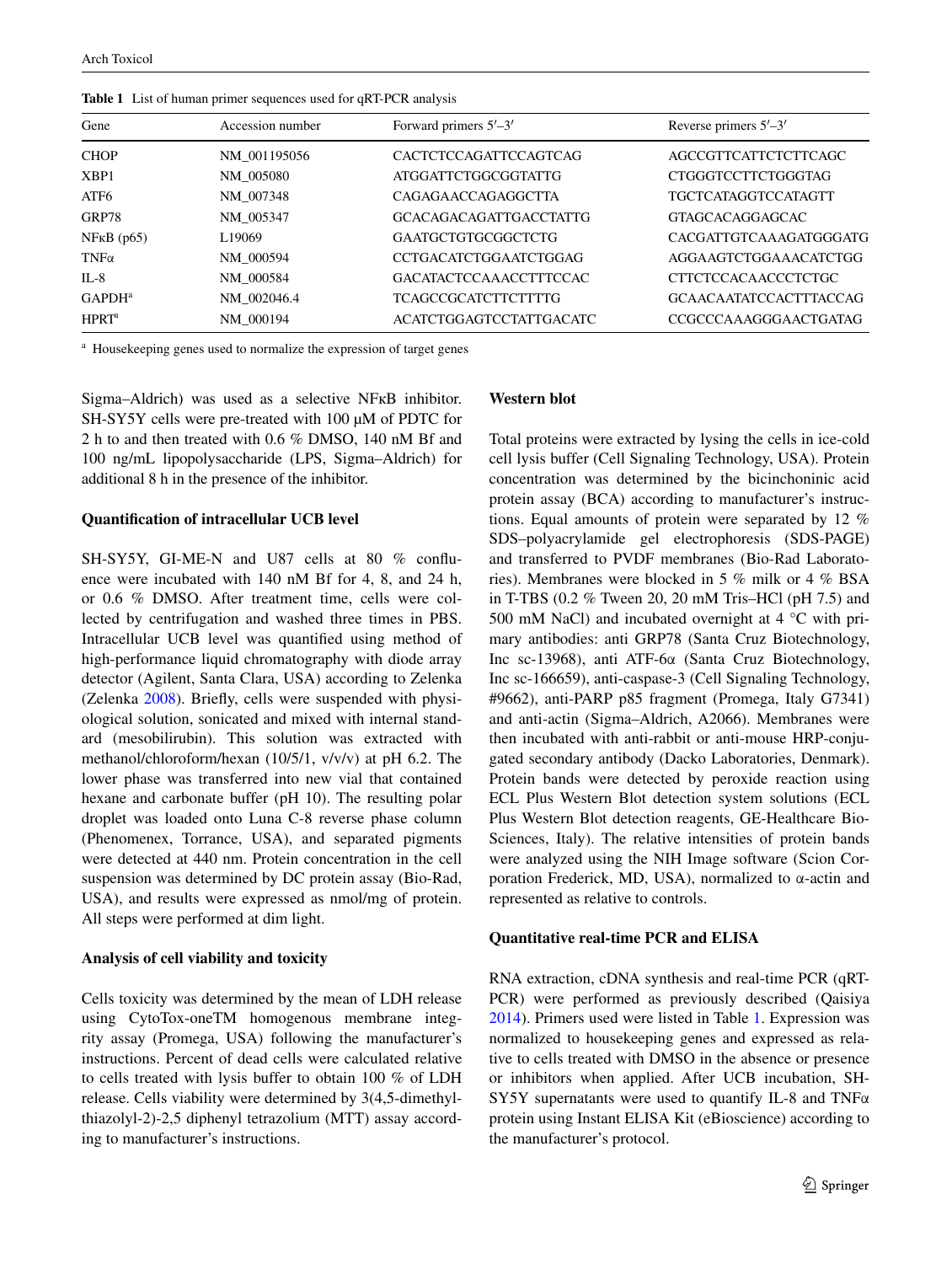#### **PERK and CHOP small interference RNA**

The experimentally validated PERK siRNA (SI02223718, Qiagen, USA) and CHOP siRNA (SI00059528, Qiagen) were used to knockdown PERK and CHOP expression. siRNA against nontarget mRNA (1027310, Qiagen) was used as negative control. siRNA was transfected using siLentFect™ Lipid reagent (Bio-Rad laboratories, Italy) according to the manufacturer's recommendation. SH-SY5Y cells at 60 % confluence were transfected with 3  $\mu$ L siLentFect reagent (mock) or 50 nM of siRNAs in the presence of 3 µL siLentFect reagent for 48 h, and siRNA efficiency was analyzed by qRT-PCR. For UCB treatment, after 48 h siRNA transfection cells were treated with 0.6 % DMSO or 140 nM Bf for additional 8 or 24 h. Results were expressed as relative to Ct siRNA transfected cells treated with UCB.

# **NFкB luciferase reporter gene assay**

The constructs of human IL-8 promoter, 1498/+ 44 hIL-8/Luc and 162/+ 44 hIL-8 ΔNFкB/Luc were kindly received by Prof. Gianluca Tell (University of Udine, Italy) (Cesaratto [2013\)](#page-10-8). One day before transfection, SH-SY5Y cells were seeded in triplicate in 96-well plates at 80 % confluence, then cells were transiently transfected with 400 ng of total DNA/well of (hIL-8/Luc promoter constructs and pRL-CMV Renilla luciferase constructs in a ratio of 49:1), using Lipofectamine™2000 reagent (0.8 µL) (Invitrogen, Carlsbad, CA) according to the manufacturer's instructions. The transfection reagent was removed 8 h post-transfection, and cells were incubated with complete medium for 24 h. The following day, cells were washed with PBS and then treated with 0.6 % DMSO, 140 nM Bf or 100 ng/mL lipopolysaccharide (LPS, Sigma–Aldrich) as positive control. Finally, cells were lysed and analyzed by Dual Luciferase Reporter Gene Assay Kit (KA3784, Abnova, Taiwan) according to the manufacturer's instructions. The luminescence signals were quantified using a Perkin Elemer EnSpire multiplate reader (PerkinElmer, USA). Firefly luciferase activity was normalized to the Renilla luciferase activity.

# **Statistical analysis**

GraphPad Prism software was used to perform statistical analysis. Data were obtained from at least three independent experiments and are expressed as mean  $\pm$  SD. Analysis was performed using student's *t* test. *P* < 0.05 was considered as significant.

# **Results**

# **UCB induces differential cellular toxicity despite comparable intracellular accumulation**

In the present study, we used undifferentiated SH-SY5Y neuronal cells, differentiated GI-ME-N neuronal cells and astrocytoma U87 cells. The cytotoxic effects of UCB was assessed by LDH assay after exposing the three cell lines to increasing concentrations of free bilirubin: 40 nM Bf (non-toxic), 140 nM Bf or 300 nM Bf (toxic). SH-SY5Y cells showed 25 and 70 % of LDH-based cytotoxicity when treated with 140 nM Bf or 300 nM Bf, respectively, while GI-ME-N cells showed about 30 % of cytotoxicity at both concentrations. U87 cells did not exhibit any significant change of LDH release at any toxic concentration (Fig. [1](#page-4-0)a). To measure UCB intracellular accumulation, SH-SY5Y, GI-ME-N and U87 cells were exposed to 140 nM Bf for 4, 8 and 24 h, and the intracellular UCB content was quantified by HPLC. Compared to 4 h, SH-SY5Y, GI-ME-N and U87 cells showed 1.8-folds, 3.0-folds and 1.9-folds increase at 8 h, respectively, and 3.8-folds, 4.8-folds and 2.4-folds at 24 h, respectively (Fig. [1b](#page-4-0)).

# **UCB induces ER stress only in neuronal cells**

We analyzed the mRNA expression of ER stress-related genes in the three cell lines exposed to 140 nM Bf for 4, 8 and 24 h. Compared to DMSO-treated cells, SH-SY5Y cells treated with UCB showed an induction of CHOP (sixfolds) at 4 h, followed by the induction of ATF6 (twofolds) and GRP78 (fourfolds) at 8 h. The up-regulation of all genes was maintained until 24 h. GI-ME-N cells showed an up-regulation of CHOP (19-folds), ATF6 (sixfolds) and GRP78 (fivefolds) after 4 h of UCB exposure which was maintained till 24 h. No changes were detected in U87 cells exposed to 140 nM Bf at either 8 or 24 h (Table [2](#page-4-1)). GRP78 protein expression and ATF6 proteolytic cleavage were evaluated in the three different cell lines. If compared to SH-SY5Y cells (onefold), the basal expression of GRP78 protein is higher in U87 cells (12-folds) and in GI-ME-N (sevenfolds). UCB treatment induced GRP78 protein expression in SH-SY5Y cells (eightfold) and GI-ME-N cells (twofolds), while no induction was observed in U87 cells. Thapsigargin caused a 32.5-fold induction of GRP78 protein in SH-SY5Y cells (Fig. [2](#page-5-0)a, b). Cleaved ATF6 p50 protein was not induced by UCB treatment in the three cell types, while ATF6 p50 protein basal expression was threefold higher in U87 and GI-ME-N cells compared to SH-SY5Y cells (Fig. [2](#page-5-0)c, d). To confirm the induction of ER stress genes by UCB, we tested the effects of the ER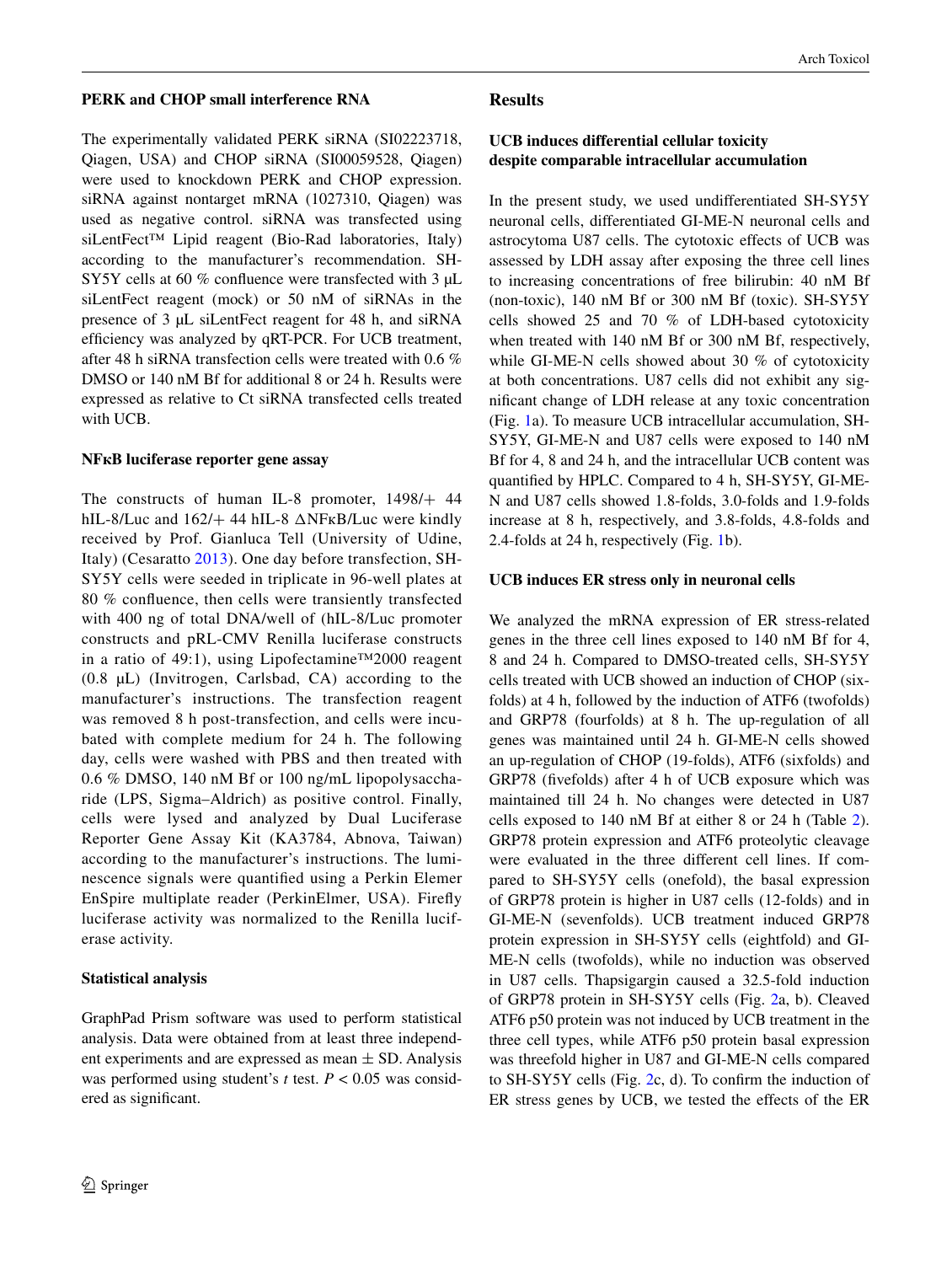

SH-SY5Y cells ---- GI-ME-N cells **with the U87 cells** 

<span id="page-4-0"></span>**Fig. 1** Effects of UCB exposure on LDH release and UCB accumulation in three different cell lines. **a** LDH release in SH-SY5Y, GI-ME-N and U87 cells treated with 40 nM Bf, 140 nM Bf or 300 nM Bf and the relative controls 0.3 % DMSO, 0.6 % DMSO or 1 % DMSO, respectively, for 24 h. Percent of dead cells was normalized to cells treated with lysis buffer (100 % of LDH release) and

expressed as relative to controls. **b** Amount of intracellular UCB content in SH-SY5Y, GI-ME-N and U87 cells treated with 140 nM Bf for 4, 8 and 24 h. Cells treated with 0.6 % DMSO for 24 h were used as negative control (intracellular bilirubin content  $= 0$ ). Significance relates to cells treated with UCB for 4 h. Data are the mean  $\pm$  SD of four independent experiments (\* $P < 0.05$ , \*\* $P < 0.01$ , \*\*\* $P < 0.001$ )

<span id="page-4-1"></span>**Table 2** mRNA relative expression of ER stress-related genes

| (8 <sub>h</sub> ) | $140 \text{ nM}$ Bf<br>(24 h) |
|-------------------|-------------------------------|
| $46 \pm 6$ **     | $93 \pm 9$ **                 |
| $2 \pm 0.2^*$     | $6 \pm 0.2**$                 |
| $4 \pm 0.2$ **    | $11 \pm 1.3**$                |
| $22 \pm 0.6$ ***  | $6 \pm 1.5***$                |
| $5.4 \pm 0.9**$   | $8 \pm 0.3**$                 |
| $12 \pm 3**$      | $5.5 \pm 2*$                  |
| $1 \pm 0.2$       | $0.7 \pm 0.3$                 |
| $1 \pm 0.2$       | $0.9 \pm 0.2$                 |
| $1 \pm 0.1$       | $1.1 \pm 0.4$                 |
|                   | 140 nM Bf                     |

mRNA expression of CHOP, ATF6 and GRP78 in SH-SY5Y, GI-ME-N and U87 cell lines exposed to 140 nM Bf or 0.6 % DMSO for the indicated time. Expression is relative to cells treated with 0.6 % DMSO considered as 1. DMSO treatment has no effects on the expression of indicated genes at 8 and 24 h. Data are representative of the mean  $\pm$  SD of four independent experiments (\*  $P < 0.05$ , \*\* *P* < 0.01, \*\*\* *P* < 0.001)

stress inhibitor 4-PBA in SH-SY5Y cells. 4-PBA reduced the induction of GRP78, ATF6, XBP1 and CHOP by 55, 45, 65 and 67 %, respectively. 4-PBA reduced by 75 % the thapsigargin induction of GRP78 (Fig. [3](#page-5-1)).

# **ER stress inhibition and CHOP knockout reduce cell susceptibility to UCB**

Chronic ER stress is usually associated with cell injury and apoptosis. To assess if ER stress is involved in UCB cell toxicity, we treated SH-SY5Y cells with 140 nM Bf for 24 h in the presence of the ER stress inhibitor 4-PBA. LDH release was reduced from 31 to 10 % in the presence of 4-PBA (Fig. [4a](#page-6-0)). We then analyzed the levels of caspase-3, one of the key executioners caspases involved in apoptosis induced by ER stress (Hitomi et al. [2004](#page-11-12)) and cleaved poly (ADP-ribose) polymerase (PARP, p85 fragment), a well-known substrate for caspase-3 during apoptosis (O'Brien et al. [2001](#page-11-25)). Cleaved caspase-3 and cleaved PARP were undetectable in the DMSO-treated cells, while in the UCB treated cells, 4-PBA reduced their expression by 80 and 50 %, respectively (Fig. [4](#page-6-0)b, c). Several studies highlighted the role of CHOP in ER stress mediating cell toxicity. To assess its role in UCB toxicity, mouse embryonic fibroblasts (MEF) knockout for CHOP (CHOP KO) were exposed to 140 nM Bf or 2  $\mu$ M thapsigargin for 24 h and cell viability analyzed by MTT test. Compared to DMSO-treated cells, UCB and thapsigargin reduced cells viability in CHOP WT cells to 72 and 50 %, respectively, while this was 91 and 70 % in CHOP KO cells (Fig. [4](#page-6-0)d). CHOP WT MEF exposed to 140 nM Bf for 24 h showed an up-regulation of CHOP mRNA, which was completely lost in the CHOP KO MEF cells (data not shown). To assess the role of CHOP in UCB-induced neurotoxicity, we transfected SH-SY5Y cells with CHOP siRNA and analyzed LDH release upon UCB exposure. CHOP siRNA (50 nM) down-regulated CHOP mRNA to about 55 % as compared to control siRNA (50 nM) (Fig. [4](#page-6-0)e). Upon UCB treatment, the percentage of LDH release was significantly reduced from 37 % in control siRNA-transfected cells to 22 % in CHOP siRNA-transfected cells (Fig. [4f](#page-6-0)).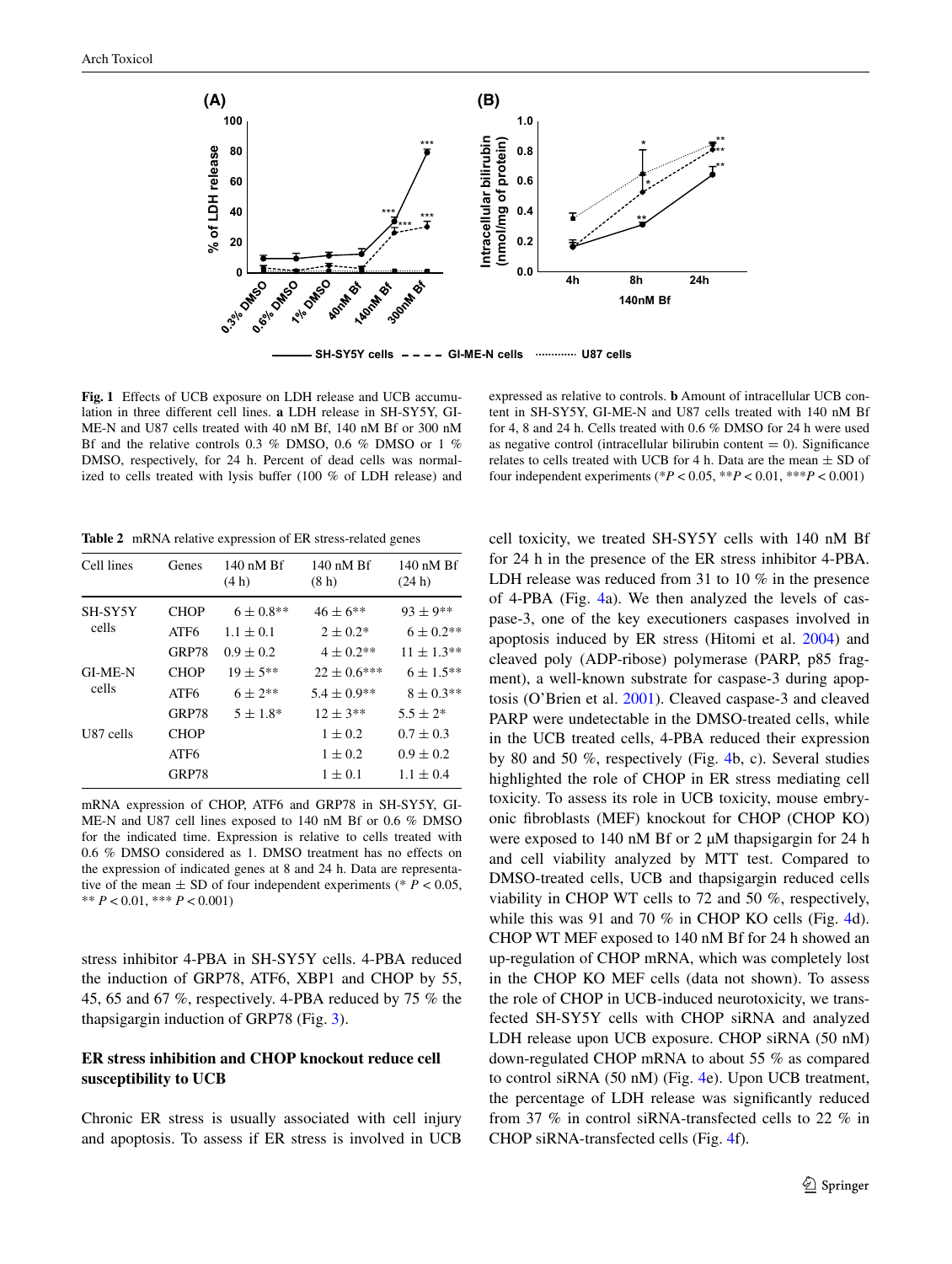

<span id="page-5-0"></span>**Fig. 2** ATF6 proteolytic cleavage and GRP78 protein expression upon UCB treatment in three different cell lines. **a** Representative Immunoblot of GRP78 in SH-SY5Y, U87 and GI-ME-N cells treated with 0.6 % DMSO and 140 nM Bf for 24 h. SH-SY5Y cells treated with 2  $\mu$ M thapsigargin (Thap) for 24 h were used as positive control. **b** The optical density of each band of GRP78 was normalized to α-actin and represented as relative to SH-SY5Y cells treated with



<span id="page-5-1"></span>**Fig. 3** Effect of ER stress inhibitor (4-PBA) on the mRNA induction of ER stress genes by UCB in SH-SY5Y cells. mRNA expression of GRP78, XBP1, ATF6 and CHOP in SH-SY5Y cells exposed to 140 nM Bf for 8 h in the presence  $(+)$  or absence  $(-)$  of 2 mM 4-PBA. Expression was expressed as relative to cells treated with 0.6 % DMSO in the presence or absence of 4-PBA. Cells treated with 2  $\mu$ M thapsigargin (Thap) for 8 h were used as positive control. Data are the mean  $\pm$  SD of four independent experiments ( $P < 0.05$ , \*\*\**P* < 0.001)

DMSO. **(C)** Representative Immunoblot of ATF6 cleaved form in SH-SY5Y, U87 and GI-ME-N cells treated with 0.6 % DMSO and 140 nM Bf for 24 h. **d** The optical density of each band of cleaved ATF6 was normalized to α-actin and represented as relative to SH-SY5Y cells treated with DMSO. Data are the mean  $\pm$  SD of three independent experiments (\**P* < 0.05, \*\**P* < 0.01, \*\*\**P* < 0.001)

# **UCB induces inflammatory response and activates NFкB pathway**

As several studies demonstrated the neuro-inflammatory effects of toxic UCB, we firstly analyzed the neuro-inflammatory effects of UCB in SH-SY5Y cells. Compared to DMSO-treated cells, UCB induced the mRNA expression of TNFα (30-folds and 6-folds) and IL-8 (57-folds and 203-folds) (Fig. [5a](#page-7-0), b) at 8 and 24 h, respectively; IL-6 is not expressed in SH-SY5Y (data not shown). The secretion of TNFα protein was increased 8 h after UCB exposure (24 pg/mL) compared to DMSO-treated cells (8 pg/ mL) and returned to basal levels after 24 h of treatment (Fig. [5](#page-7-0)c). IL-8 protein was detected only in the supernatants of cells treated with 140 nM Bf for 24 h (18 pg/ mL) (Fig. [5d](#page-7-0)). SH-SY5Y cells treated with 140 nM Bf for 8 h showed an up-regulation of NFкB mRNA (3.5 folds) (Fig. [5e](#page-7-0)). In the presence of a potent NFкB inhibitor (PDTC) (Schreck et al. [1992\)](#page-11-26), TNFα induction by UCB was unchanged, while IL-8 induction was reduced by 90 % (Fig. [5](#page-7-0)f, g). To confirm activation by UCB of the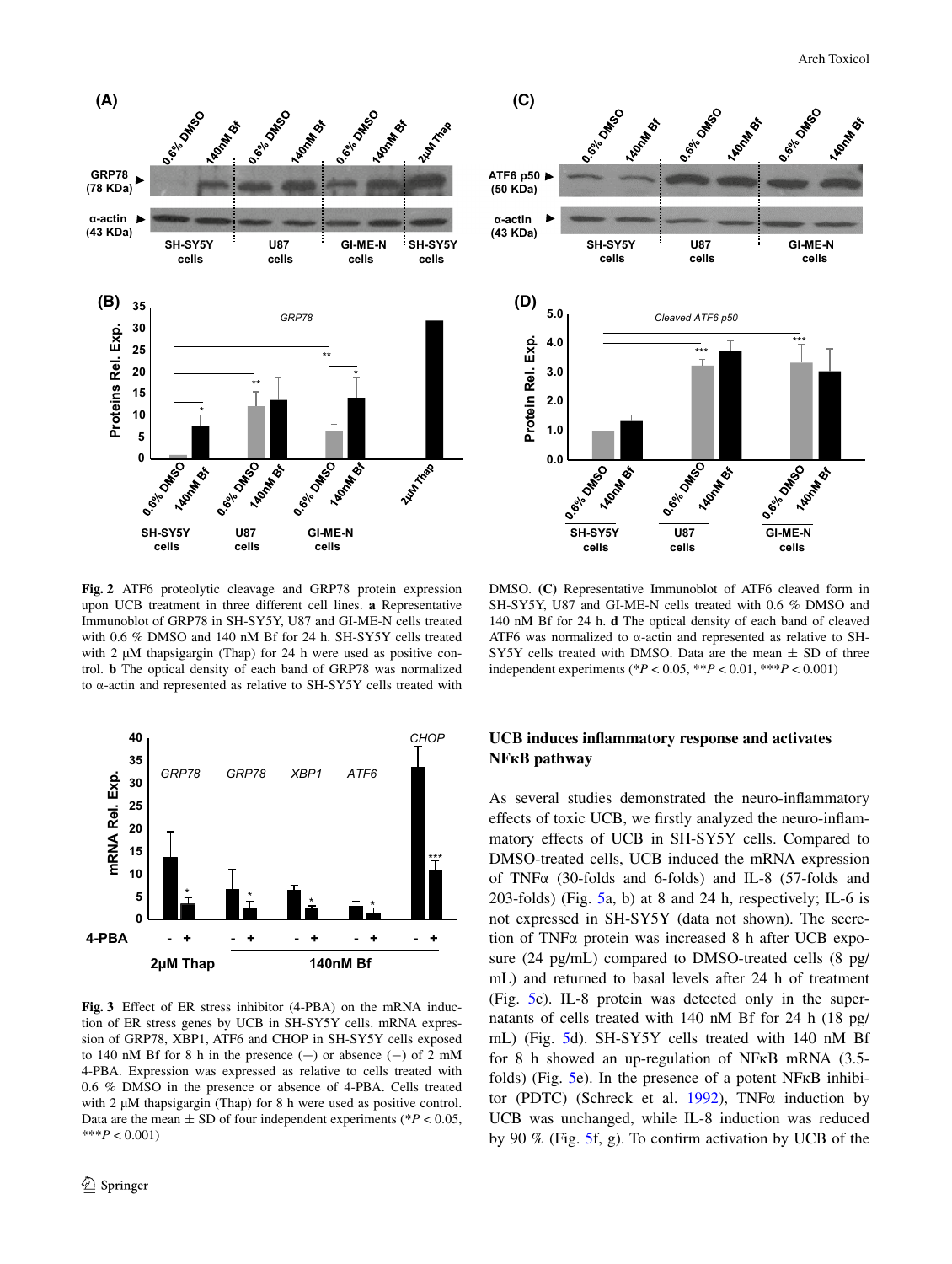

<span id="page-6-0"></span>**Fig. 4** Effects of 4-PBA and CHOP knockout on cells death upon UCB exposure. **a** LDH release in SH-SY5Y cells exposed to 140 nM Bf or relative controls (0.6 % DMSO) for 24 h in the presence  $(+)$  or in the absence (−) of 4-PBA. Percent of dead cells was normalized to cells treated with lysis buffer to obtain 100 % of LDH release. **b** Representative Immunoblot of cleaved PARP and cleaved caspase-3 in SH-SY5Y cells exposed to 0.6 % DMSO or 140 nM Bf for 24 h in the presence (+) or absence (−) of 4-PBA. **c** The optical density of the two bands of cleaved caspase-3 and the band of cleaved PARP were normalized to α-actin and represented as relative to control. **d** MTT assay performed in CHOP WT and CHOP KO MEF cells

NF<sub>K</sub>B pathway, we analyzed the transcriptional activity of NF<sub>K</sub>B toward the human IL-8 promoter using luciferase reporter gene assay. Cells were transfected with human IL-8 constructs containing the NFкB binding site (hIL-8/ Luc) or the mutant NFкB enhancer (hIL-8/Luc ΔNF-kB) and then treated with 0.6 % DMSO (negative control), 100 ng/mL LPS (positive control) or 140 nM Bf for 24 h. Relative to DMSO-treated cells, UCB and LPS stimulated IL-8 luciferase activity (3.2- and 2.4-folds, respectively) in cells transfected with hIL-8/Luc construct while luciferase activity decreased in cells transfected with the hIL-8/ Luc ΔNF-kB mutant construct (1.6- and 0.9-folds, respec-tively) (Fig. [5h](#page-7-0)). NF<sub>K</sub>B, TNF $\alpha$  and IL-8 mRNA expression was also analyzed in GI-ME-N and U87 cells after 8 h of

treated with 0.6 % DMSO, 140 nM Bf or 2 µM thapsigargin (positive control) for 24 h. Significance relates to CHOP WT cells that received the same treatments. **e** CHOP siRNA efficiency in SH-SY5Y. Cells were transfected with CHOP siRNA, control siRNA (Ct siRNA) or in absence of siRNA (Mock) for 48 h and then CHOP mRNA expression was analyzed by qRT-PCR. **f** LDH release in SH-SY5Y cells transfected with CHOP siRNA or control siRNA (Ct siRNA) and exposed to 140 nM Bf for 24 h. Percent of dead cells was normalized to control siRNA-transfected cells treated with lysis buffer to obtain 100 % of LDH release. Data are the mean  $\pm$  SD of four independent experiments ( $P < 0.05$ ,  $*P < 0.01$ )

140 nM Bf exposure. UCB induced mRNA expression of NFкB (twofolds), TNFα (30-folds) and IL-8 (105-folds) in GI-ME-N cells while no changes were detected in U87 cells (data not shown).

# **ER stress inhibition and PERK siRNA reduce IL‑8 induction by UCB**

To analyze the contribution of ER stress in mediating the inflammatory response, TNFα and IL-8 mRNA expression was analyzed in SH-SY5Y cells exposed to 140 nM Bf for 8 h in the presence of 4-PBA and 4-PBA reduced only IL-8 induction by 80 % (Fig. [6](#page-8-0)a). To test the contribution of PERK signaling in the induction of TNFα and IL-8, we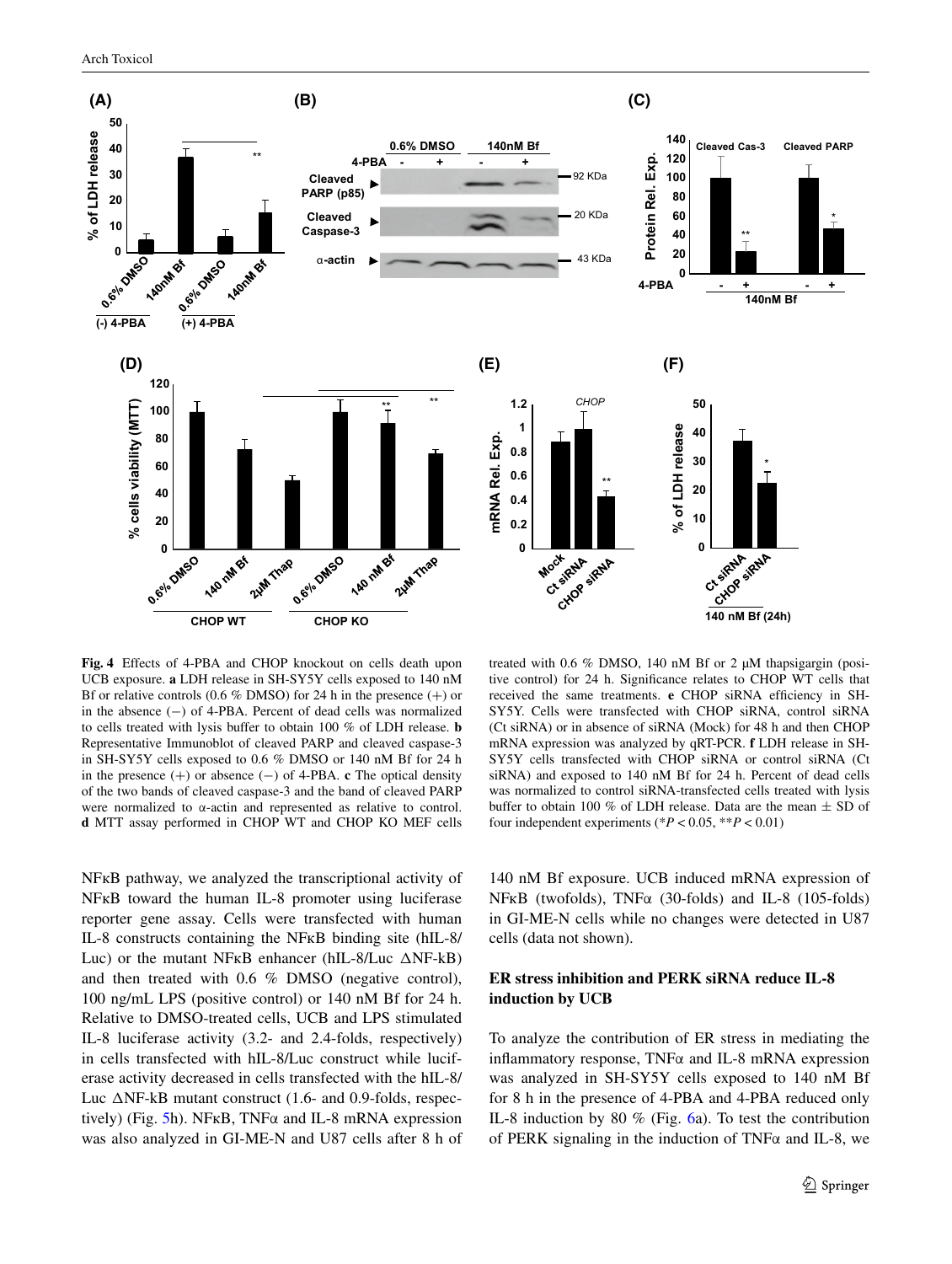

<span id="page-7-0"></span>**Fig. 5** Effects of UCB on the inflammatory response in SH-SY5Y cells. **a** and **b** TNFα and IL-8 protein release analyzed by Instant ELISA Kit in the supernatant of cells exposed to 140 nM Bf or to DMSO at the indicated time. Significance relates to cells treated with DMSO. (**c**) mRNA expression of NF-kB after 8 h of 140 nM Bf or DMSO exposure. Expression was expressed as relative to cells treated with DMSO. (**d**) Luciferase reporter gene assay. Cells were

transfected with the human constructs of IL-8 promoter under the control of luciferase: hIL-8/Luc. constructs contain NF-kB binding site or hIL-8/Luc ΔNFкB constructs contain the mutant NFкB enhancer. 24 h post-transfection, cells were treated with 0.6 % DMSO, 140 nM Bf or 100 ng/mL LPS (positive control) for 24 h. Firefly luciferase activity was normalized to the Renilla luciferase activity and represented relative to DMSO-treated controls

used specific siRNA to knockdown PERK mRNA expression. PERK siRNA (50 nM) down-regulated PERK mRNA to about 70 % as compared to control siRNA (50 nM) (Fig. [6b](#page-8-0)). After 48 h of transfection, cells were treated with 140 nM Bf for additional 8 h. The UCB-related induction of IL-8 mRNA, but not of TNFα, was decreased by 75 % in the PERK siRNA-transfected cell compared to control siRNA-transfected cells (Fig. [6c](#page-8-0)).

# **Discussion and conclusion**

Cell fate in response to ER stress mainly depends on the level of ER stress. Although the initial role of ER stress is to provide cell survival, chronic ER stress is associated with cell injury and with the activation of a complex of pro-apoptotic signaling (CHOP induction, caspases activation, disruption of  $Ca^{2+}$  homeostasis, oxidative stress and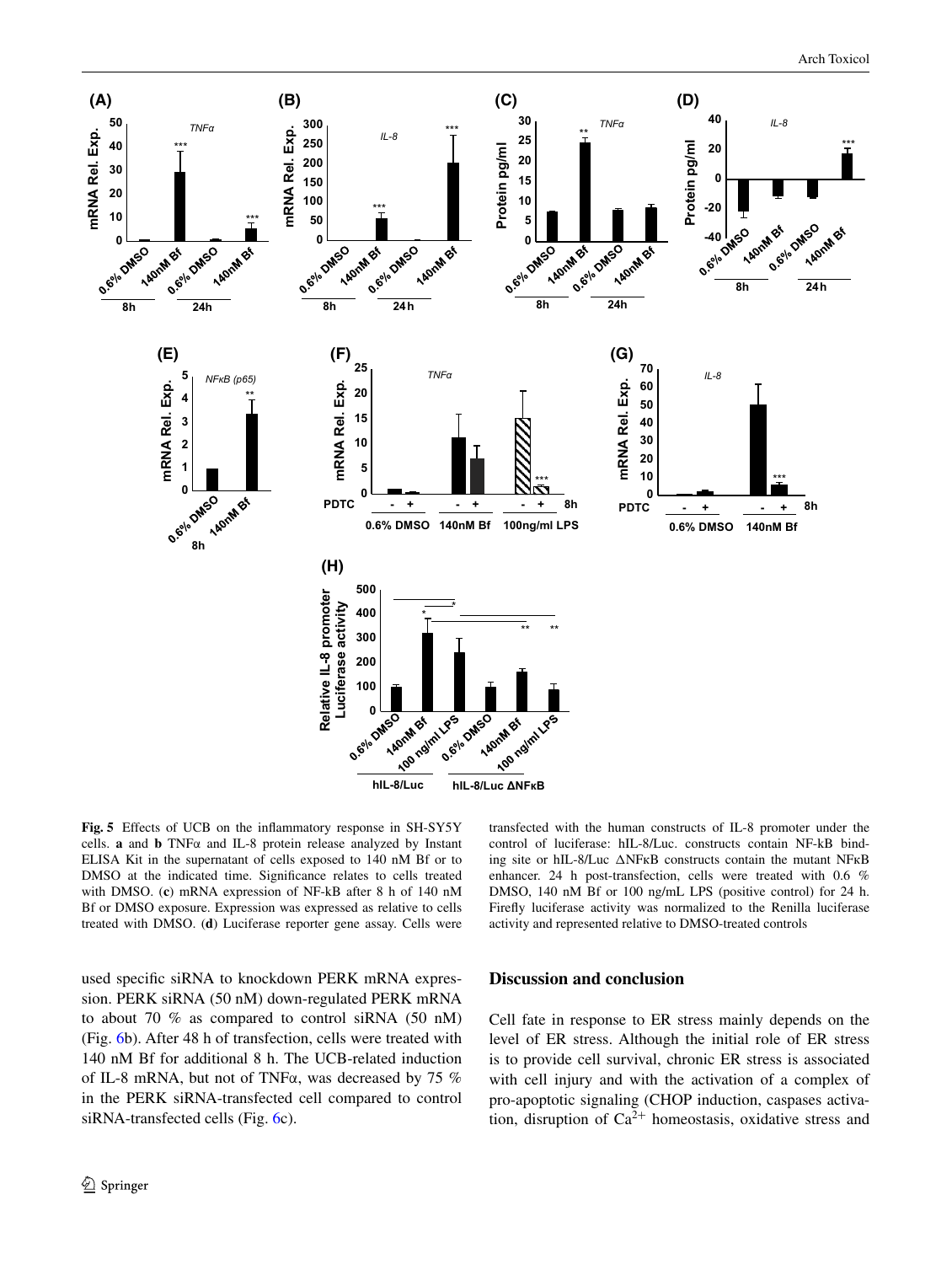

<span id="page-8-0"></span>**Fig. 6** Effects of ER stress inhibition on TNFα and IL-8 mRNA induction by UCB in SH-SY5Y cells **a** mRNA expression of TNFα and IL-8 in SH-SY5Y exposed to 140 nM Bf for 8 h in the presence (+) or absence (−) of 4-PBA. Expression was expressed as relative to cells treated with 0.6 % DMSO in the presence or absence of 4-PBA. **b** PERK siRNA efficiency. SH-SY5Y cells were transfected with PERK siRNA, control siRNA (Ct siRNA) or in absence of siRNA

(Mock) for 48 h and PERK mRNA knockdown efficiency was analyzed by qRT-PCR. **c** mRNA expression of TNFα and IL-8 in SH-SY5Y treated with 140 nM Bf for 8 h after 48 h of siRNA transfection. Expression was expressed as relative to Ct siRNA-transfected cells treated with Bf. Data are the mean  $\pm$  SD of three (reporter gene assay) or four (all the others) independent experiments ( $*P < 0.05$ , \*\**P* < 0.01, \*\*\**P* < 0.001)

inflammation) (Lai et al. [2007;](#page-11-9) Chaudhari et al. [2014](#page-10-2)). ER has a very specialized environment that allows proper protein folding, and it is extremely sensitive to toxic insults and stress conditions (Schönthal [2012](#page-11-5)). UCB once entered into the cells is shuttled to the ER, suggesting that—in case of hyperbilirubinemia—ER may become "a sink" and may represent an early target to UCB toxicity.

Few in vitro studies showed an up-regulation of ER stress-related genes by toxic concentration of UCB (Calligaris et al. [2009;](#page-10-3) Oakes and Bend [2010;](#page-11-19) Müllebner et al. [2015](#page-11-20); Barateiro et al. [2012\)](#page-10-4). Calligaris et al. (Calligaris et al. [2009](#page-10-3)) showed that 24 h of 140 nM Bf treatment is able to trigger unconventional splicing of XBP1 and cytoplasm/ nuclear shuttling of CHOP in SH-SY5Y cells. Recently, we observed the induction of ATF3 after 4 h of UCB exposure in SH-SY5Y neuronal cells, indicating the activation of ER stress as an early event in the UCB-induced cytotoxicity (Qaisiya [2014\)](#page-11-18). In the present study, we performed an in vitro comparative study using two neuronal cell lines (undifferentiated SH-SY5Y and differentiated GI-ME-N cells) and one astrocytoma cell line (U87 cells) analyzing the ER stress and its contribution to inflammation and cell death induced by UCB.

When exposed to increasing toxic concentrations of UCB, U87 astrocytoma cells maintain their viability even at the highest concentration of UCB. Undifferentiated SH-SY5Y neuronal cell line appears to be the most sensitive cells with a clear dose-dependent increase in LDH release, while differentiated neuronal GI-ME-N cells show comparable LDH release in spite of increasing UCB concentration (Fig. [1](#page-4-0)a). Differentiation of SH-SY5Y cells increases their resistance to UCB toxicity since differentiated cells showed 85 % of cells viability at 140 nM Bf or 300 nM Bf exposure, while the viability of the undifferentiated cells was 66 and 40 %, respectively (data not shown). These data, in line with others (Falcão et al. [2006;](#page-10-5) Brito et al. [2008\)](#page-10-9), indicate that neuronal cells are more sensitive to UCB toxicity than glial cells, and that the neuronal UCB toxicity varies with the differentiation state. Despite a different toxicity, all the three cell types accumulate UCB in a time-dependent manner (Fig. [1b](#page-4-0)) and in the hyperbilirubinemic Gunn rat, different brain regions have the same bilirubin content but a different neurotoxicity profile (Gazzin et al. [2012](#page-11-27)). Collectively, both the in vitro and in vivo data exclude that the differential UCB toxicity is due to the different intracellular accumulation of UCB and suggest the presence of specific protective pathways and different intracellular signaling activation. UCB oxidation is one method of detoxification. Brain UCB oxidizing activity is lower in immature than in more mature brain and in pure neuronal membranes compared to mixed glial/neuronal source (Hansen and Allen [1997](#page-11-28)), and cytochromes P450 activity was demonstrated in rat primary astrocytes cultures (Gambaro et al. [2016\)](#page-10-1). Since P450 is involved in UCB oxidation, the different expression of the enzyme may account for the different toxic effect in neurons and astrocytes of UCB.

However, in addition to the different bilirubin oxidation levels between neurons and astrocytes, we hypothesized that neurons and astrocytes could also present a different ER stress response to UCB. The chaperone GRP78 is the putative marker of ER stress (Lee [2005](#page-11-29)). We observed a clear difference of GRP78 proteins basal expression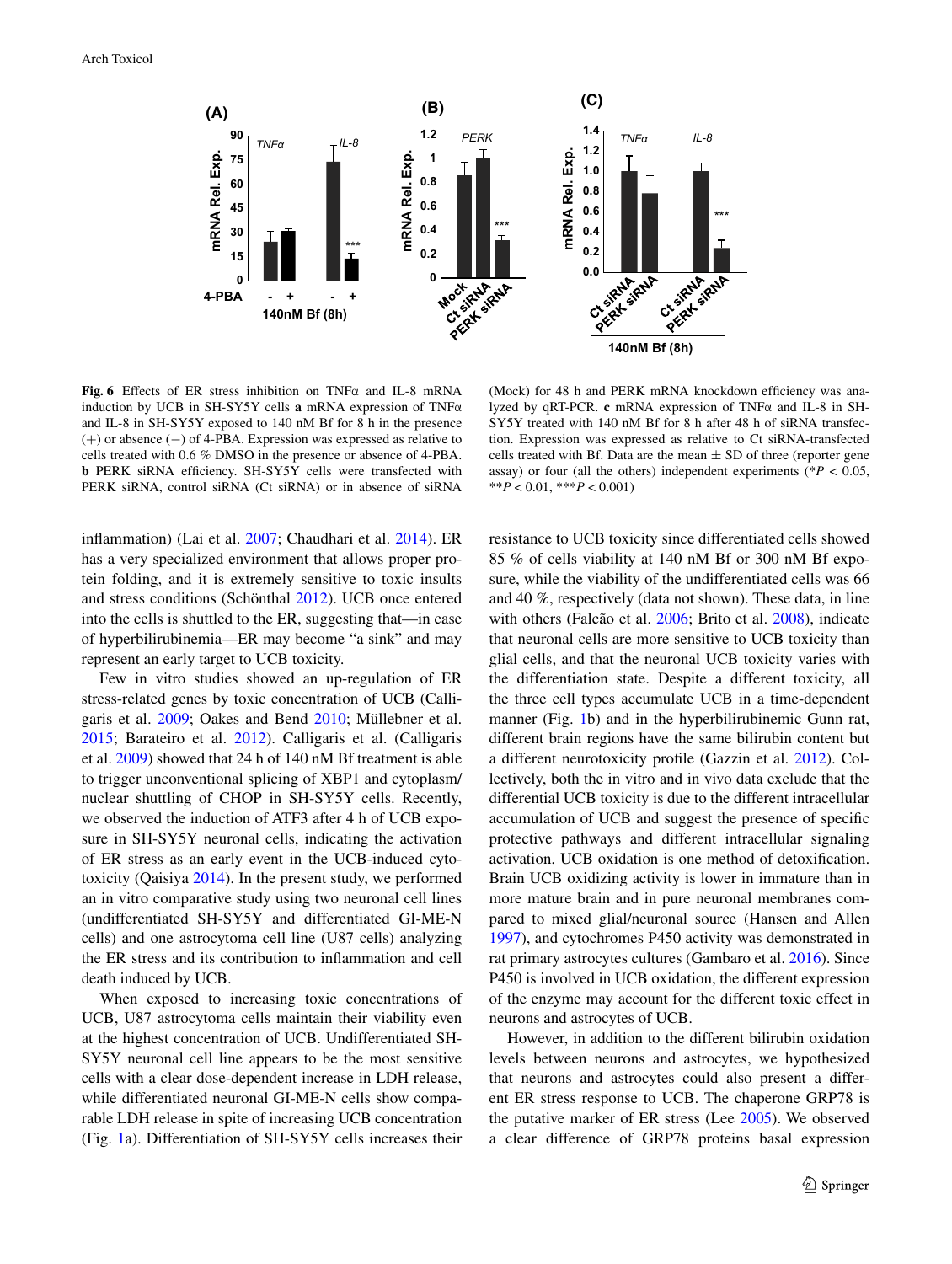between the three cell lines with U87 cells showing the highest GRP78 protein level followed by GI-ME-N as compared to SH-SY5Y cells (Fig. [2c](#page-5-0), d). Several studies showed that overexpression of GRP78 in neuronal cells provides protections against ER stress and apoptosis (Kudo et al. [2007](#page-11-30)), which may explain the greater resistance of U87 and GIMEN cells to UCB toxicity compared to SH-SY5Y cells.

Regarding ER stress induction by UCB, analysis of ER stress markers showed an early up-regulation of CHOP, ATF6 and GRP78 mRNA expression (Table [2\)](#page-4-1) in both neuronal cells, but not in the astrocytoma cells. The GRP78 induction only in neuronal cells was confirmed at the protein level (Fig. [2](#page-5-0)a, b), while the proteolytic cleavage of ATF6 was not changed in any cell line by UCB treatment (Fig. [2](#page-5-0)c, d) indicating that ATF6 sensor is not activated by UCB. Since the unconventional splicing of XBP1 was previously demonstrated in SH-SY5Y cells (Calligaris et al. [2009](#page-10-3)), we may conclude that UCB causes ER stress in neuronal cells mainly via PERK and IRE1 branches.

The cause of the ER stress induction by UCB is unknown. Primary culture of neurons showed an increase in intracellular  $Ca^{+2}$  when exposed to toxic concentration of UCB (Zhang et al. [2010\)](#page-11-31) which may derived either from extracellular influx or from intracellular stores release (Watchko [2006\)](#page-11-2), and contribute to ER dysfunction (Paschen and Mengesdorf [2005](#page-11-32); Ruiz et al. [2009](#page-11-33)). SH-SY5Y cells treated with 140 nM Bf in the presence of intracellular Ca+<sup>2</sup> chelator BAPTA decreased the induction of GRP78 by 50 %, suggesting the presence of  $Ca^{+2}$  signaling that influences the expression of ER stress marker GRP78 (data not shown). We also detected an increment in oxidative stress (Qaisiya [2014](#page-11-18)) and metabolic changes (Calligaris et al. [2009\)](#page-10-3), two events both contributing to ER stress response activation (Kaufman [1999](#page-11-34); Hamanaka et al. [2005](#page-11-35); Harding et al. [2000](#page-11-36)). Finally, due to its particular chemical properties, high levels of UCB may disrupt protein folding by direct interactions (Müllebner et al. [2015\)](#page-11-20). Considering the role of ER stress in neuronal cell injury (Lindholm et al. [2006\)](#page-11-37), we treated SH-SY5Y cells with UCB in the presence of 4-PBA, an ER stress inhibitor acting as chemical chaperone with significant therapeutic value (Mimori et al. [2012](#page-11-38)). Interestingly, 4-PBA significantly reduced the mRNA up-regulation of ER stress markers by UCB, indicating their induction via UPR signaling (Fig. [3\)](#page-5-1).

4-PBA also decreased cells injury/apoptosis and reduced the amount of the cleaved caspase-3 and its substrate the cleaved PARP (Fig. [4](#page-6-0)a–c), suggesting an important role of ER stress in mediating caspase-3 activation, PARP cleavage and apoptosis by UCB. It has been reported that UCB-induced ER stress involves acti-vation of caspase-12 (Oakes and Bend [2010](#page-11-19)) and  $Ca^{2+}$ dependent protease enzyme (Calpain) (Barateiro et al. [2012\)](#page-10-4), both of which may subsequently activate downstream caspase-3 (Lai et al. [2007](#page-11-9)). JNK activation by UCB was suggested to be associated with mitochondrial dysfunction and apoptosis in astrocytes, immature neurons and oligodendrocyte precursors cells (Barateiro et al. [2012;](#page-10-4) Fernandes et al. [2007;](#page-10-10) Vaz et al. [2011\)](#page-11-39). However, under ER stress conditions the role of JNK in mediating cells survival or apoptosis is still controversial which may explained by the selective interaction between different JNK isoforms with different transcription factors (Raciti et al. [2012](#page-11-40)). We exposed SH-SY5Y cells to UCB in the presence of the JNK inhibitor (SP 600125), but we did not detect any change in the MTT and LDH assays (data not shown). Another major event responsible for the switch between pro-survival and pro-apoptotic responses under chronic ER stress is the induction of CHOP (Urra et al. [2013](#page-11-11)). Animals and cells derived from mice that are null-zygous for the *chop* gene (CHOP KO) are resistant to insults resulting in ER stress-mediated cell death (Zinszner et al. [1998](#page-11-13)). To test the role of CHOP in UCB-induced cell toxicity, CHOP KO and WT MEF cells were treated with toxic Bf concentration. CHOP KO cells showed 20 % increase in cells viability compared to CHOP WT cells, pointing to important role for CHOP in ER stress-induced cell toxicity by UCB (Fig. [4](#page-6-0)d). To confirm this data in neuronal cells, we transfected SH-SY5Y cells with CHOP siRNA that reduced cell toxicity by 40 % (Fig. [4f](#page-6-0)). It is worth to notice the different behavior of CHOP induction by UCB between undifferentiated SH-SY5Y and differentiated GI-ME-N cells. In the SH-SY5Y cells, CHOP mRNA induction occurs after 4 h of UCB treatment (sixfolds) but it is strongly increased after 24 h (93-fold) while GI-ME-N cells showed a decrease in the mRNA induction at 24 h (sixfolds) compared to 4 h (19-folds) (Table [2\)](#page-4-1). Interestingly, we observed that the mRNA induction of CHOP by UCB is 75 % lower in the differentiated SH-SY5Y cells compared to the undifferentiated SH-SY5Y cells (data not shown), suggesting that ER responds to UCB toxic load by differently modulating CHOP induction during differentiation process. This may contribute to explain the differential toxicity profile between differentiated and undifferentiated neuronal cells. We suggest that ER stress may also have a role in the toxicity associated with exposure of premature neural cells to UCB and may contribute to better understand the high risk of premature infants to develop UCB neurotoxicity (Notter and Kendig [1986;](#page-11-41) Conlee and Shapiro [1997](#page-10-11); Rhine et al. [1999](#page-11-42)).

Sustained ER stress elicits inflammatory response through complex mechanisms. We detected the neuroinflammatory effects of UCB by the induction of TNFα, IL-8 and NFкB in SH-SY5Y cells (Fig. [5](#page-7-0)a–e), in line with previous data (Falcão et al. [2006;](#page-10-5) Brites [2012](#page-10-6); Yueh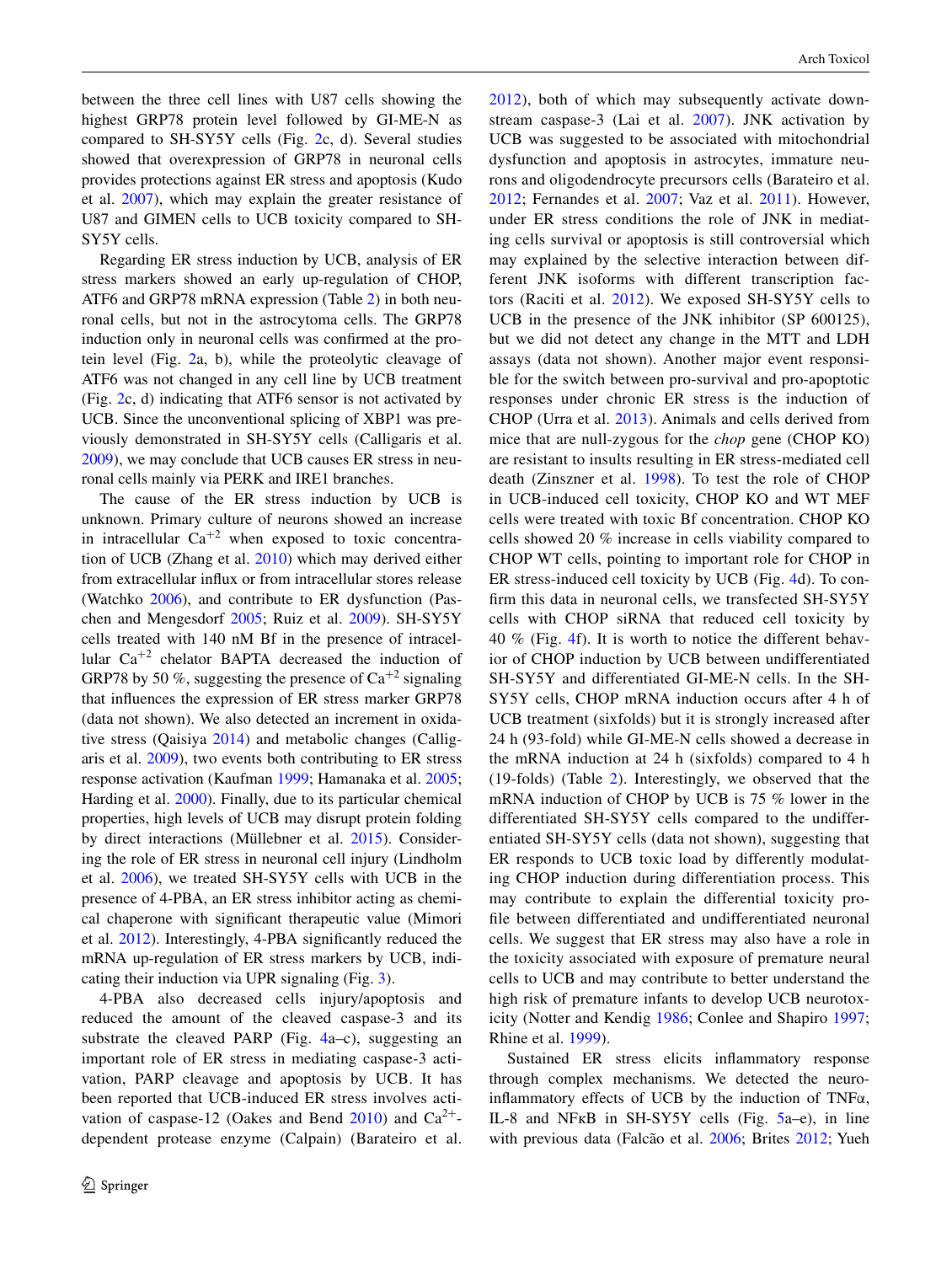et al. [2014\)](#page-11-21). NFкB plays an important role in the activation of inflammatory response genes, and studies showed its activation by UCB (Brites [2012](#page-10-6); Yueh et al. [2014](#page-11-21)). Indeed, cells transfected with human IL-8 promoter mutant for NFкB reduced the promoter activity, confirming the transcriptional activation of NFкB toward IL-8 by UCB (Fig. [5](#page-7-0)h). To analyze the contribution of ER stress in the inflammatory response, we used the general ER stress inhibitor 4-PBA, which significantly reduced the induction of IL-8 by UCB (Fig. [6](#page-8-0)a). To identify the link between ER stress and inflammation, we explored PERK signaling since (a) induction of ATF3 and CHOP after 4 h suggests PERK sensor activation for first; and (b) PERK plays a critical role in the regulation of inflammatory response under ER stress (Deng et al. [2004;](#page-10-12) Tam et al. [2012\)](#page-11-43). Cells transfected with PERK siRNA reduced the up-regulation of IL-8 by 75 % (Fig. [6c](#page-8-0)). These data indicate that ER stressinduced IL-8 expression upon UCB treatment is regulated by the upstream NFкB/PERK axis.

The present data show that the neuronal cells are more susceptible to UCB toxicity than astrocyte cells, although UCB accumulates in both cell types to the same extent. Of notice, UCB induces ER stress only in neuronal cells and not in astrocytes. The sensitivity of neuronal cells to UCB toxicity correlates with high level of CHOP expressions, and they are more pronounced in undifferentiated than in differentiated cells with important potential implications in the developing brain during the neonatal period. ER stress inhibitor and deletion of CHOP greatly reduced UCBinduced cytotoxicity. UCB-induced ER stress is associated with up-regulation of IL-8, which is transcriptionally



<span id="page-10-13"></span>**Fig. 7** Proposed model of cellular signaling associated with UCB toxicity in SH-SY5Y cells. UCB-induced ER stress activates PERK and IREα sensors, leads to apoptosis through CHOP induction and increases IL-8 expression via NFкB/PERK signaling

induced by NFкB and regulated by PERK signaling (Fig. [7](#page-10-13)). Collectively our data suggest that targeting ER stress may represent a potential therapeutic approach to decrease cytotoxicity induced by high concentrations of UCB.

**Acknowledgments** Authors want to thank Melania Zanchetta for performing plasmid amplification. Authors also thank AREA Science Park for supporting Mohammed Qaisiya fellowship. This work was supported in part by and intramural grant from Fondazione Italiana Fegato, ONLUS and by grant RVO VFN64165 from the Czech Ministry of Health, and by grant KONTAKT LH15097 from the Czech Ministry of Education.

#### **Compliance with ethical standards**

**Conflict of interest** The authors report no conflicts of interest. The authors alone are responsible for the content and writing of this article.

#### **References**

- <span id="page-10-0"></span>Abu-Bakar A, Moore MR, Lang MA (2005) Evidence for induced microsomal bilirubin degradation by cytochrome P450 2A5. Biochem Pharmacol 70:1527–1535
- <span id="page-10-7"></span>Ahlfors CE, Wennberg RP, Ostrow JD, Tiribelli C (2009) Unbound (free) bilirubin: improving the paradigm for evaluating neonatal jaundice. Clin Chem 55:1288–1299
- <span id="page-10-4"></span>Barateiro A, Vaz AR, Silva SL, Fernandes A, Brites D (2012) ER stress, mitochondrial dysfunction and calpain/JNK activation are involved in oligodendrocyte precursor cell death by unconjugated bilirubin. Neuromolecular Med 14:285–302
- <span id="page-10-6"></span>Brites D (2012) The evolving landscape of neurotoxicity by unconjugated bilirubin: role of glial cells and inflammation. Front Pharmacol 3:88
- <span id="page-10-9"></span>Brito MA et al (2008) Unconjugated bilirubin differentially affects the redox status of neuronal and astroglial cells. Neurobiol Dis 29:30–40
- <span id="page-10-3"></span>Calligaris R et al (2009) A transcriptome analysis identifies molecular effectors of unconjugated bilirubin in human neuroblastoma SH-SY5Y cells. BMC Genom 10:543
- <span id="page-10-8"></span>Cesaratto L et al (2013) Specific inhibition of the redox activity of Ape1/Ref-1 by E3330 blocks Tnf-Α-induced activation of Il-8 production in liver cancer cell lines. PLoS One 8(8):e70909
- <span id="page-10-2"></span>Chaudhari N, Talwar P, Parimisetty A, Lefebvre d'Hellencourt C, Ravanan P (2014) A molecular web: endoplasmic reticulum stress, inflammation, and oxidative stress. Front Cell Neurosci 8:213
- <span id="page-10-11"></span>Conlee JW, Shapiro SM (1997) Development of cerebellar hypoplasia in jaundiced Gunn rats: a quantitative light microscopic analysis. Acta Neuropathol 93:450–460
- <span id="page-10-12"></span>Deng J et al (2004) Translational repression mediates activation of nuclear factor kappa B by phosphorylated translation initiation factor 2. Mol Cell Biol 24:10161–10168
- <span id="page-10-5"></span>Falcão AS, Fernandes A, Brito MA, Silva RFM, Brites D (2006) Bilirubin-induced immunostimulant effects and toxicity vary with neural cell type and maturation state. Acta Neuropathol 112:95–105
- <span id="page-10-10"></span>Fernandes A, Falcão AS, Silva RFM, Brito MA, Brites D (2007) MAPKs are key players in mediating cytokine release and cell death induced by unconjugated bilirubin in cultured rat cortical astrocytes. Eur J Neurosci 25:1058–1068
- <span id="page-10-1"></span>Gambaro SE, Robert MC, Tiribelli C, Gazzin S (2016) Role of brain cytochrome P450 mono-oxygenases in bilirubin oxidation-specific induction and activity. Arch Toxicol 90:279–290